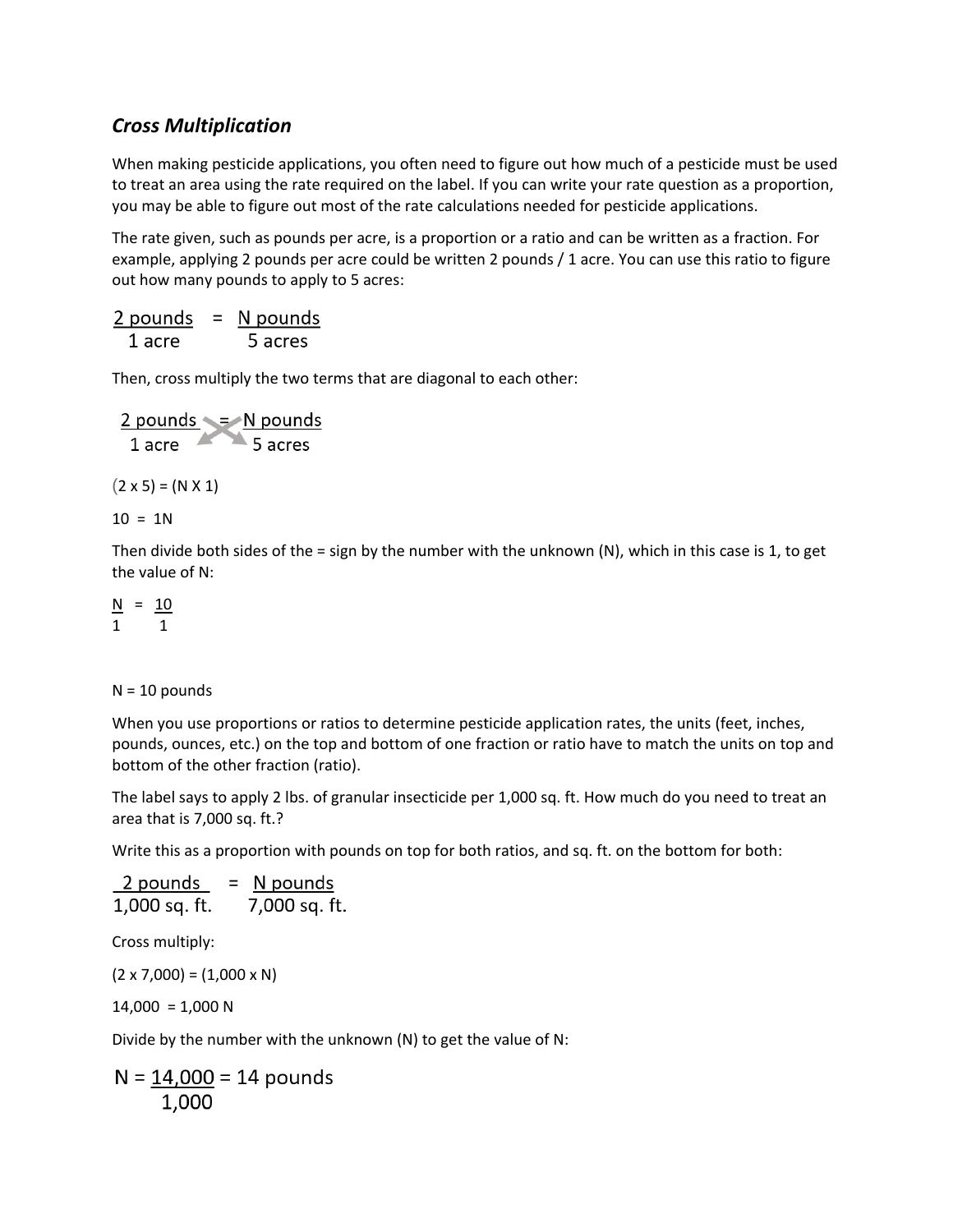**Practice:**

*1. The label says to apply 1.5 quarts of herbicide per acre. How much do you need to treat an area that is 70 acres?*

*2. The fungicide label says to apply 14 ounces per 1,000 sq. ft. How much do you need to treat 1,500 sq. ft.?*

*3. The insecticide label says to apply 3 fluid ounces per acre. How many fluid ounces do you need to treat 80 acres? How many quarts would that be, knowing that there are 32 fluid ounces in a quart?*